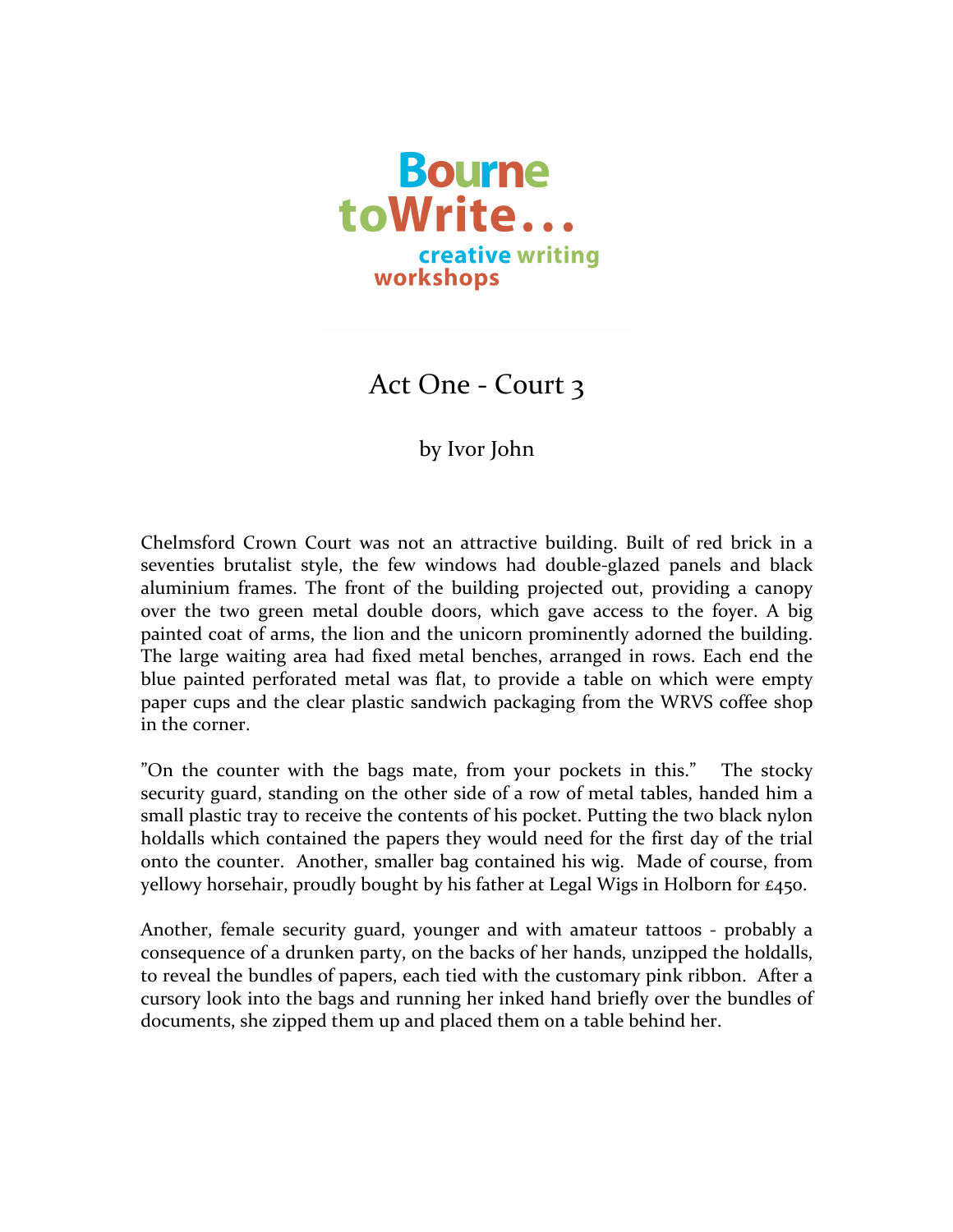The girl, was quite pretty, he thought, probably early twenties, wearing black trousers, and a military style black pullover. Black court shoes with a kitten heel, her bare ankles adding some femininity to the harsh look. Her long auburn hair pulled back from her face in a tight ponytail.

"Pockets mate, please," said the other guard. Pointing to the small plastic tray, bringing his attention back. Rather than empty his pockets, he took off his blazer and put it folded onto the counter, where the bags had been. Taking his wallet, phone and some small change from his pocket to put into the tray. All of his personal possession on view to court security. He walked through the divers gate at the end of the tables, the last hurdle. It bleeped as he walked through.

"Watch, belt?" the security guard said, rather tersely. Picking up a wand, he ran it over his belt and around his wrist causing its red light to flash. Otherwise he seemed happy.

"Go through."

He picked up the two holdalls, his jacket and wig from the table inside and walked into the foyer. 'What a performance,' he thought. He needed to find the lawyers robing room now. He didn't want to ask security as he wanted to appear casual, experienced. He did not want them to think it was his first time here. He was sure he would find a solicitor or another barrister whom he would ask.

It wasn't just the first time at Chelmsford Crown Court, this was his first case on his own. Previously he had always been with James, his mentor at chambers. Now though, he was on his own. Representing a burglar, who would be produced from HMP Chelmsford. He alone would need to lead the cross examination, to skillfully present the circumstances to the court, in the hope of allowing sufficient doubt of his clients guilt. It was a trial, so he would also have to cross examine the witnesses produced by Essex Police. Apparently a taxi driver had seen his client running away from the house he had burgled, chased by the owner's son. He hoped to get his dashcam video excluded

He found the robing room, at the back of the building on the second floor. He walked in, seeing it was busy with other lawyers, he looked around for a space where he could put his robes on. Although now increasingly apprehensive, he wanted to look as if he new the ropes. That he wasn't a male ingenue, inexperienced and trying to follow the script.

"Haven't seen you before, you're not from local chambers are you?"

The voice came from another barrister who was looking into a small mirror, adjusting the angle on his head of a tatty barrister's wig.